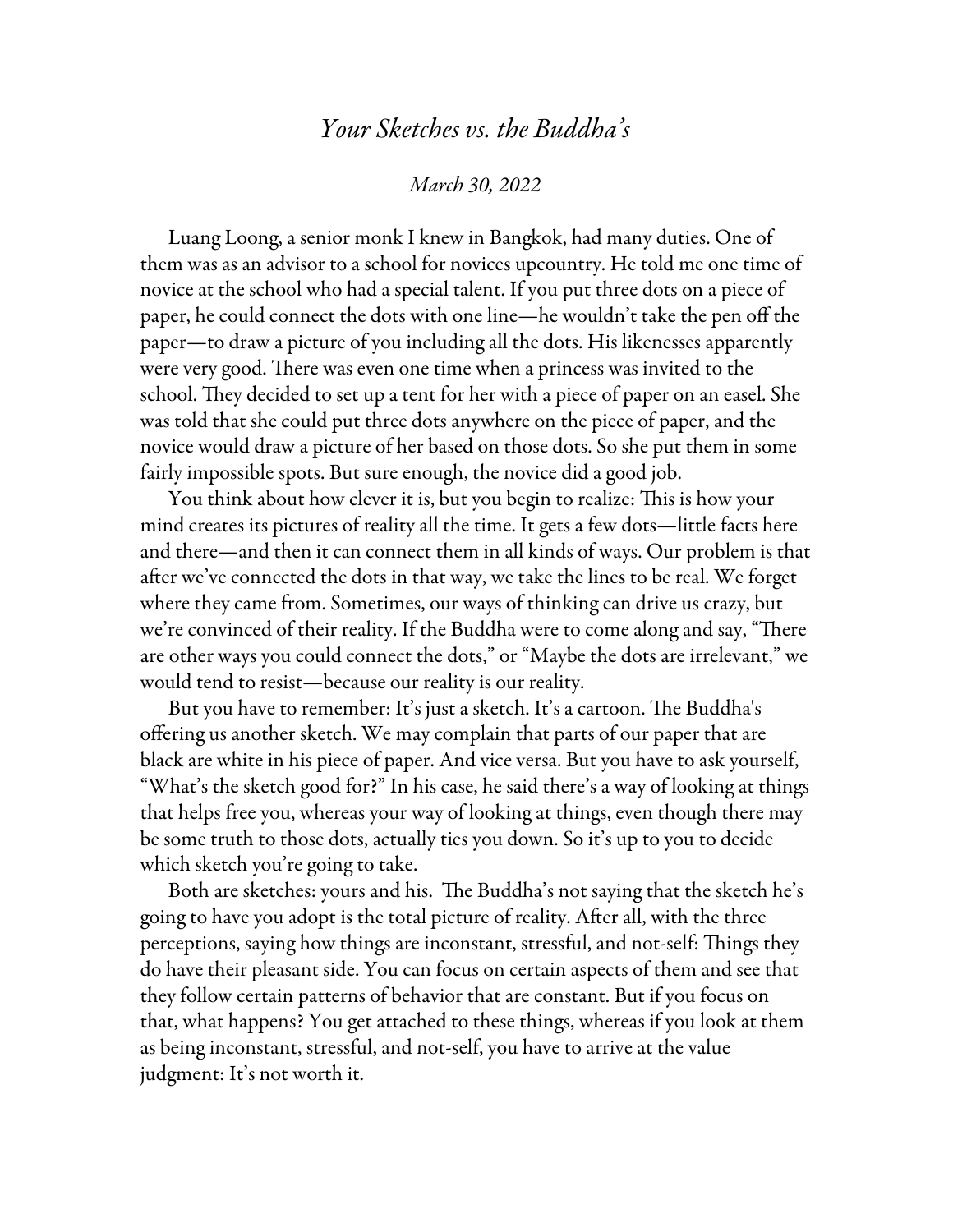So as a way of prying yourself loose from your old way of looking at things, the Buddha first has you look at the fact that it's causing you to suffer. Then he has you do something called guarding the truth, where you ask yourself, "Where did I get these ideas? Where did they come from? Why did I adopt them? What purpose did it serve? And do I really want to continue serving that purpose?" Sometimes the old sketch supports a very unhealthy sense of self. And it can also be very limiting.

So remember, his teachings are not just an attempt to depict reality. There are lots of different ways of depicting reality, all of which have their truth. But if your depiction is tying you down, making you miserable, why stick with it?

In some cases, it's a lack of imagination. You can't imagine yourself thinking or acting in other ways. The thinking and acting get into your breath and affect the way your body feels, which gives them more seeming reality. So one way of dealing with these pictures of reality is to go back and look at your breath. Breathe in a different way. And as you're breathing in a different way, can you look at the body in a different way?

When you read Ajaan Lee's instructions on breath meditation, the sections about the breath energy going through the different parts of the body are really fascinating. But they tend to overshadow another part that's equally important, which is the rhythm of your breathing. Is this a good time to be taking long breathing, or short breathing? Or in long, out short; in short, out long? And how long, how short? Sometimes you might want to forget about the breath in the different parts of the body. Just focus on the length of the breathing, the rhythm of the breathing. See if it can get you out of a vicious cycle where the sense of your body confirms your sketch of the world around you, the sketch that limits what you can do with the body. Try to find some opening for prying things loose.

You may object that the Buddha's sketch is also just a sketch. There are a lot of questions he leaves unanswered. And there's a lot of Buddhist scholarship over the centuries that tried to fill in all the answers to the questions the Buddha didn't ask. But that was pretty wrong-headed. There are reasons why he didn't ask those questions. When we look back at some of the questions that he refused to answer in the Canon, they strike us as quaint. But you have to stop and think: What are *your* questions?—the ones that you're demanding answers for that really don't require answers. Are they going to pull you astray? Ask yourself what purpose these questions serve.

The point of all our sketches is that they're meant to serve a purpose. To make another analogy, they're like maps. Maps are sketches. If a map had all the details